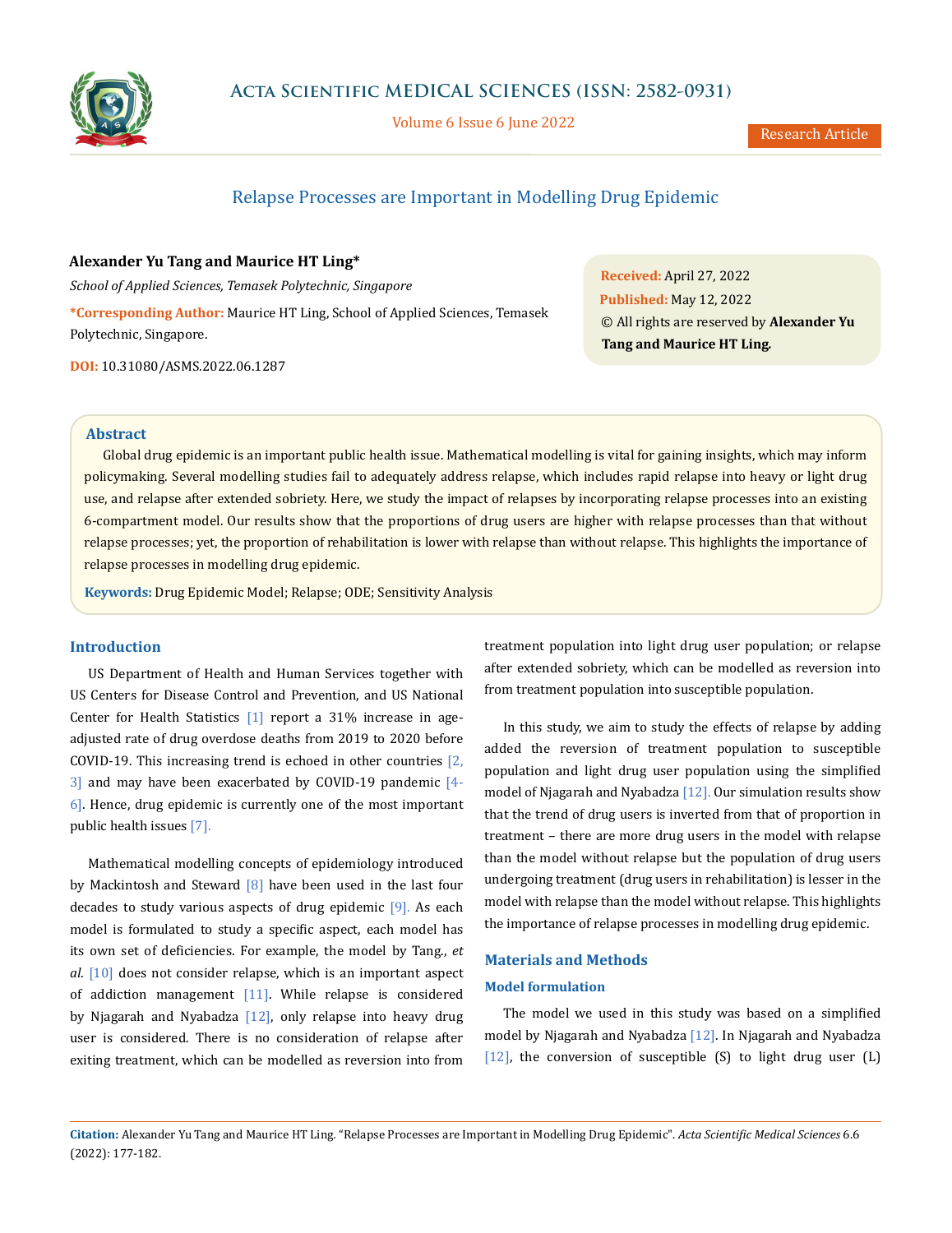without drug pushers/sellers (also known as drug barons, D) is the probability of contact between the susceptible population (S) and the drug user populations comprising of light drug users (L), heavy drug users (H), and users in treatment or rehabilitation (T). This interaction is simplified to a constant rate (k1) of recruitment from susceptible population to light drug user population (Figure 1). On top of rapid relapse into heavy user as modelled by Njagarah and Nyabadza [12], rapid relapse following treatment into light drug use and reversion of rehabilitated population into susceptible population were added. Hence, the extended model (Figure 1) can be written in the following ordinary differential equations (ODEs) with the parameters are listed in table 1.

 $\frac{dS}{dt} = \left(p + g1L + g5L\right) - \left(k1S + a1SD\right) - r1S$  $\frac{dL}{dt} = (k1S + a1S D + g2H + g4T) - (k2L + a2L + g1L) - r1L$  $\frac{dH}{dt} = (k2L + g3T) - (a3H + k3H + g2H) - (r1 + r2)H$  $\frac{dT}{dt} = (k3h) - (g3T + g4T + g5T) - (r1 + r2 + r4)T$  $\frac{dD}{dt} = (a2L + a3H) - (r1 + r5)D$  $\frac{dR}{dt} = r1S + r1L + (r1 + r2)H + (r1 + r2 + r4)T + (r1 + r5)D$ 



**Figure 1:** Model of Drug Epidemic. This model was adapted from a simplified model by Njagarah and Nyabadza [12]. The simplified model was extended with red dotted lines, g4(T), and g5(T) in this study. Compartments: S, susceptible; L, light drug users; H, heavy drug users; T, drug users under treatment or rehabilitation; D, drug sellers/pushers/barons; and R, removed or dead.

| <b>Parameter</b> | <b>Nominal</b><br><b>Value</b> | <b>Description</b>                                                                                            |
|------------------|--------------------------------|---------------------------------------------------------------------------------------------------------------|
| р                | 0.02                           | Recruitment rate from general<br>population into susceptible<br>population (S).                               |
| k1               | 0.28                           | Rate at which susceptible population<br>(S) become light drug users (L)<br>without the effects of drug barons |

| k2 | 0.56   | Rate at which light users (L) escalates<br>to heavy drug use (H).                        |
|----|--------|------------------------------------------------------------------------------------------|
| k3 | 0.223  | Rate at which heavy users (H) enters<br>rehabilitation (T).                              |
| g1 | 0.2    | Rate at which light users (L) quit and<br>become susceptible (S) again.                  |
| g2 | 0.4    | Rate at which heavy users (H)<br>become light users (L), which<br>includes amelioration. |
| g3 | 0.25   | Rate at which rehabilitated users (T)<br>reverted to heavy drug use (H).                 |
| g4 | 0.325  | Rate at which rehabilitated users (T)<br>reverted to light drug use (L).                 |
| g5 | 0.283  | Rate at which rehabilitated users (T)<br>reverted to susceptible (S).                    |
| a1 | 0.4    | Effective contact rate between drug<br>barons (D) and susceptible<br>population (S).     |
| a2 | 0.04   | Rate at which light users (L) convert<br>from consumer to seller/promoter<br>(D).        |
| a3 | 0.08   | Rate at which heavy users (H) convert<br>from consumer to seller/promoter<br>(D).        |
| r1 | 0.02   | Per capita mortality rate of<br>population.                                              |
| r2 | 0.0014 | Removal rate of heavy users (H) due<br>to events related to drug usage.                  |
| r3 | 0.003  | Removal rate of rehabilitated users<br>(T) due to events related to drug<br>usage.       |
| r4 | 0.2    | Rate at which rehabilitated users (T)<br>permanently quit.                               |
| r5 | 0.028  | Removal rate of drug barons (D),<br>which constitutes mainly to law<br>enforcement.      |

178

**Table 1:** Parameters Used in the Model.

### **Model analysis**

Both simplified and extended models were implemented and simulated using  $5<sup>th</sup>$  order Dormand-Prince method [13] with fixed time-step as previously described [14]. Fifty units of time was simulated with time-step of 0.1. The sensitivity of each parameter was estimated by sensitivity analysis using one factor a time method [15,16] by doubling the parameter value, followed

**Citation:** Alexander Yu Tang and Maurice HT Ling*.* "Relapse Processes are Important in Modelling Drug Epidemic". *Acta Scientific Medical Sciences* 6.6 (2022): 177-182.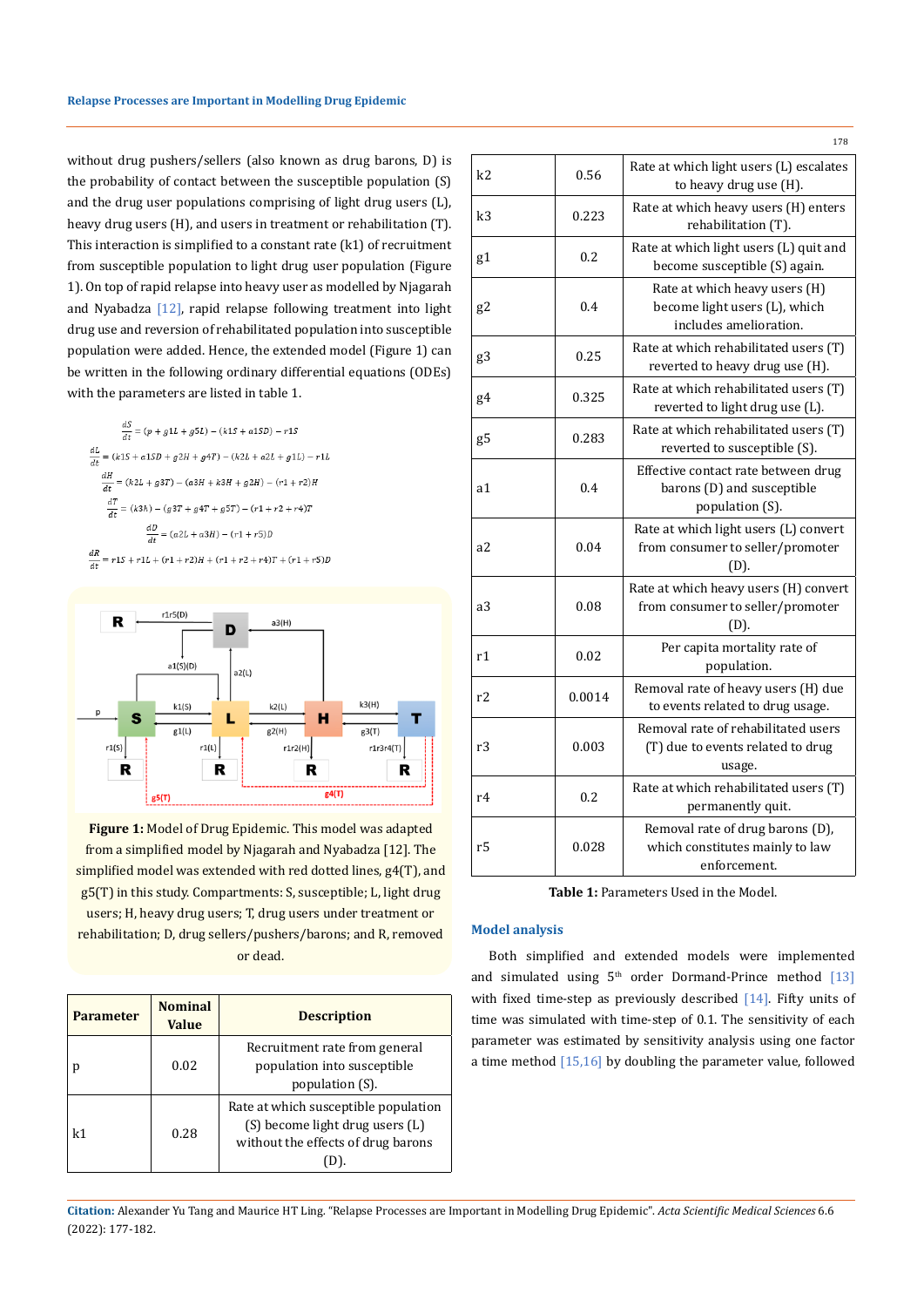by comparing the values of the populations with that of either the simplified or extended model at ten units of time using mean absolute error (MAE), [17].

### **Results and Discussion**

Relapse into substance abuse after treatment is an important aspect of substance abuse treatment, which warrants numerous studies [18-21]; and studies have suggested a neurological [22], genetic  $\left[23\right]$ , and hormonal  $\left[24\right]$  basis for relapse. Rapid relapse into substance abuse immediately following treatment is possible as shown by Mussulman., *et al*. [25], where 25% of the 942 participants relapsed into smoking within one day from hospital discharge. Cornelius., *et al*. [26] studied 59 patients treated for alcohol and drug disorder and found that the median time for relapse is 59 days after completing treatment for two-thirds of the patients, with possibility of multiple relapses [27]. These suggest three possible avenues of relapse: (i) immediate relapse into heavy user which had been modelled by Njagarah and Nyabadza [12], (ii) immediate relapse into light user, and (iii) relapse after a period of sobriety. The last of the two had been incorporated into the extended model for this study. More importantly, the prevalence of relapse suggests its importance in modelling drug epidemic. Indeed, Tang., *et al*. [10] acknowledge that the lack of relapse as a major drawback of their study. Hence, this study aims to examine the importance of relapse.



**Figure 2:** Simulation Results of Simplified and Extended Model. Panel A shows the results of the simplified model while Panel B shows the results of the extended model. S, L, H, T, D represents the compartments of susceptible, light drug users, heavy drug users, rehabilitated drug users, and drug barons; respectively.

179



**Figure 3:** Comparing the Simulation Results Between Simplified and Extended Models. Panels A, B, C, and D show light drug users, heavy drug users, rehabilitated drug users, and drug barons; respectively.

**Citation:** Alexander Yu Tang and Maurice HT Ling*.* "Relapse Processes are Important in Modelling Drug Epidemic". *Acta Scientific Medical Sciences* 6.6 (2022): 177-182.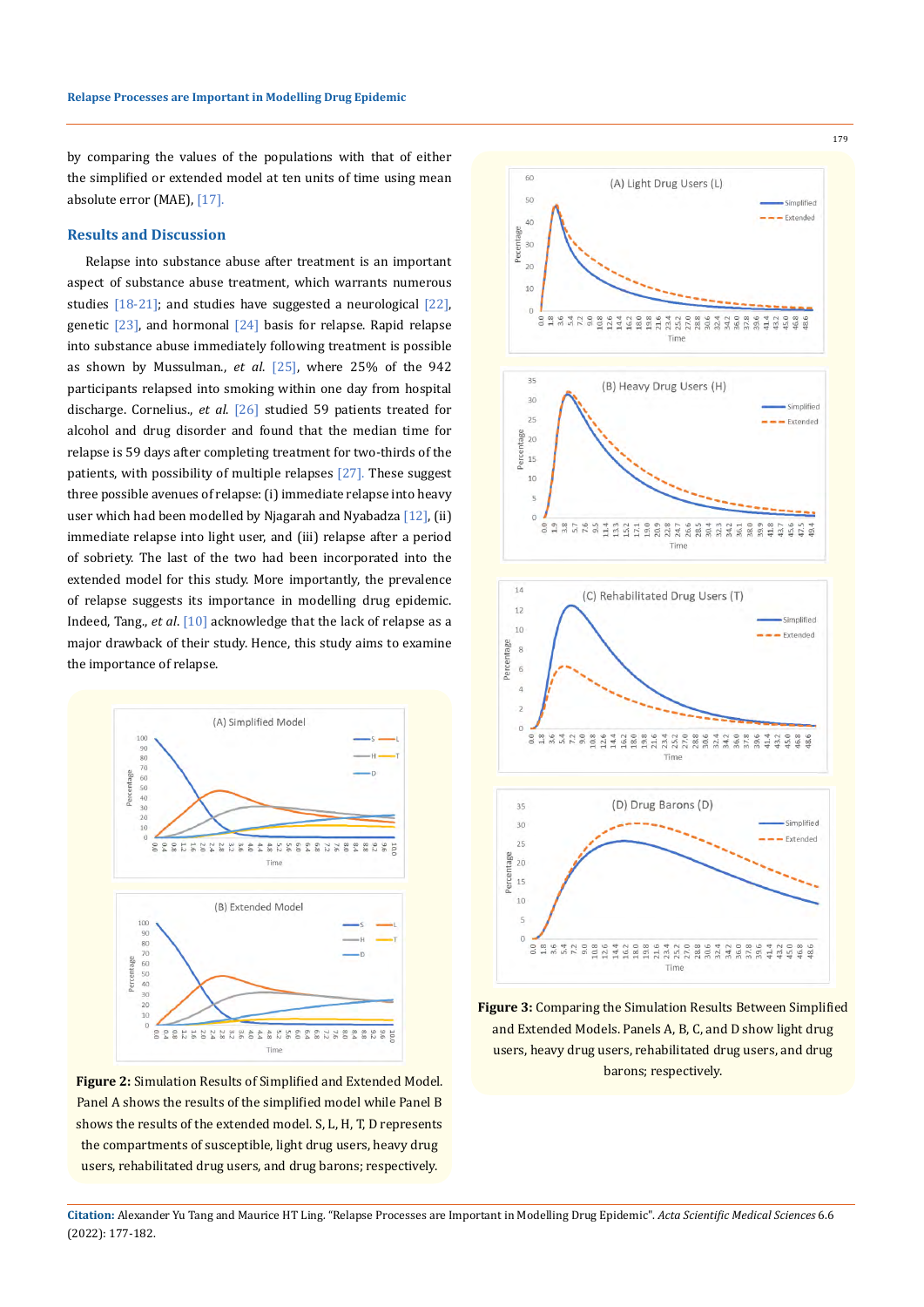A first examination of our simulation results suggests similar results with or without relapse processes (Figure 2). However, an important difference emerges by examining each population (Figure 3). Our results show that the proportion of light drug users (L), heavy drug users (H), and drug barons (D) are higher in the extended model with relapse processes than that from the simplified model without relapse processes but the proportion of rehabilitation (T) is lower in the in the extended model than that from the simplified model. The inversion of rehabilitated drug user prevalence to that of drug users and drug barons may have significant implications for drug user monitoring.

One of the fundamental problems in managing drug epidemic is its underground nature – the actual quantity of drugs sold, and the number of drug users are not easily available [28]. A common method is by classical sampling, which is to use drug trafficking arrest rates and incentivized self-reporting rates to estimate the actual quantity of drugs sold, and the number of drug users, respectively. For example, needle exchange rates [29] and self-reporting  $\left[30,31\right]$  may be used to estimate the number of intravenous drug users. These methods can be used together with capture-recapture procedure to provide better estimates [32-34]. However, these methods are equivalent to exposure of illicit drug users to official statistics, which is synonymous to knowing the number of drug users in treatment (T). The actual proportion of drug users (L and H) and sellers (D) remains unknown. Yet, our results show that the proportion of known drug users (equivalent to T) to unknown drug users (equivalent to L and H) may differ depending on whether relapse is considered.

Similarly, the orders of the top 5 most sensitive parameters are different in both models (Figure 4). The order of top 5 most sensitive parameters from the simplified model is k3 (rate of heavy user going for treatment) > a2 (rate of light user to seller) > g2 (rate of heavy user becoming light user) > a3 (rate of heavy user to seller) > k2 (rate of light user going heavy), while that from the extended model is a2 (rate of light user to seller) > k2 (rate of light user going heavy) > a3 (rate of heavy user to seller) >  $g2$  (rate of heavy user becoming light user) > r1 (per capita mortality rate). Despite the difference in order, there is a consistent pattern of fluctuation between the heavy and light users (g2 and k2) and the prevention of drug users becoming sellers (a2 and a3).

180

Modelling is an important tool to gain a handle on drug epidemic, which has potential to inform policy making [35,36]. Our results demonstrate that the exclusion of processes may have an impact on the simulation results. Of the 48 models reviewed by Wang., *et al*. [9], 23 (48%) models are based on ordinary differential equations. Hence, the integration of these models may provide a more accurate representation of the actual drug epidemic.



**Figure 4:** Sensitivity of Parameters.

### **Conclusion**

The exclusion of relapse processes in drug epidemic models may result in different simulation results, leading to potentially different conclusions.

### **Supplementary Materials**

The scripts and data files from this study are available at https://bit.ly/RelapseDrug.

#### **Conflict of Interest**

The authors declare no conflict of interest.

# **Bibliography**

- 1. Hedegaard H., *et al*. "Drug Overdose Deaths in the United States, 1999-2020". NCHS Data Brief. (US Department of Health and Human Services), No. 428 (2021).
- 2. Wang C., *et al*[. "The Evolving Regulatory Landscape for](https://doi.org/10.3390/ijerph19042074)  [Fentanyl: China, India, and Global Drug Governance.](https://doi.org/10.3390/ijerph19042074)  *[International Journal of Environmental Research and Public](https://doi.org/10.3390/ijerph19042074)  Health* [19.4 \(2022\): 2074.](https://doi.org/10.3390/ijerph19042074)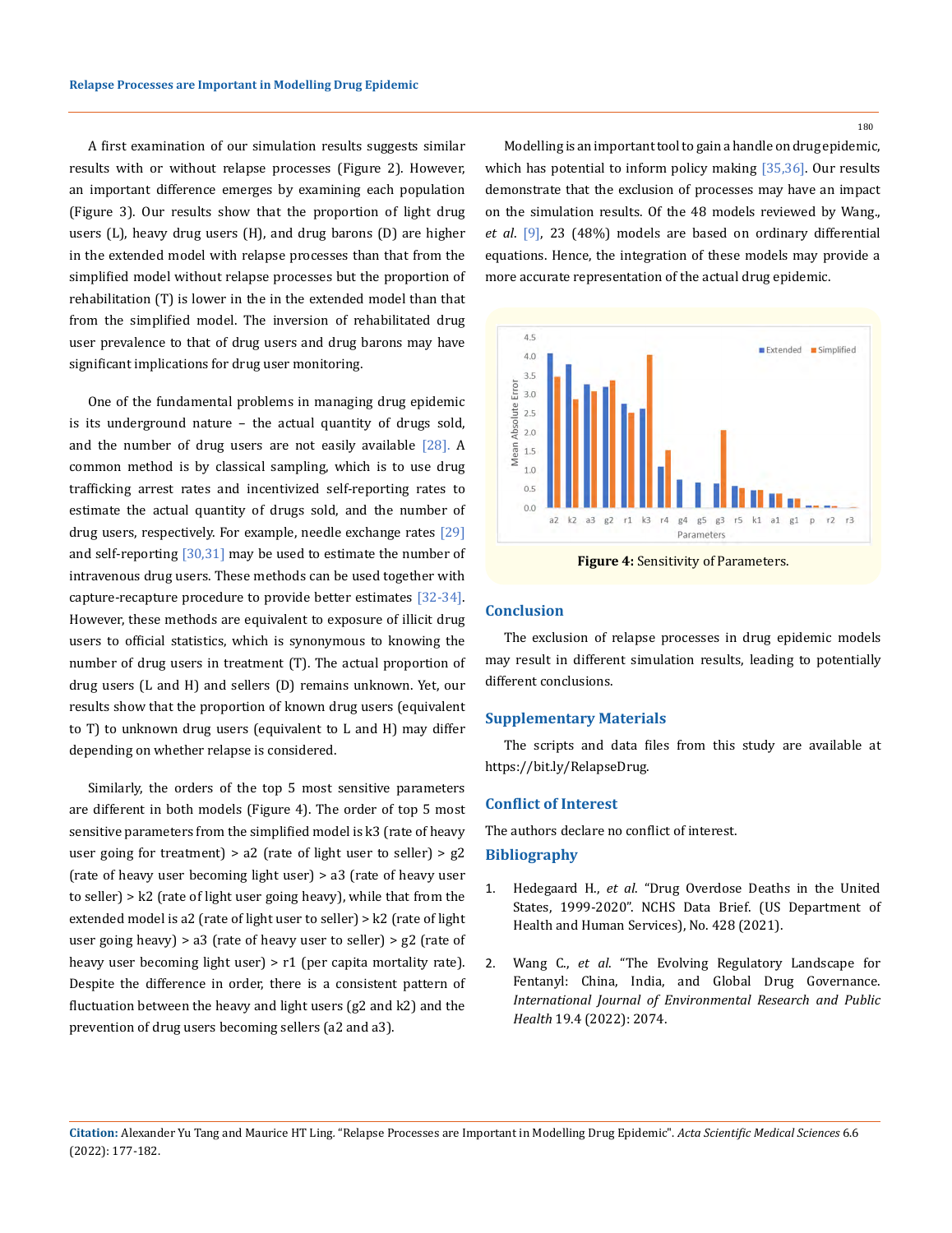- 3. [Das P and Horton R. "The Global Drug Problem: Change But](https://doi.org/10.1016/S0140-6736(19)32275-5)  Not Progression". *The Lancet* [394.10208 \(2019\): 1488-1490.](https://doi.org/10.1016/S0140-6736(19)32275-5)
- 4. Zaami S., *et al*[. "New Trends of Substance Abuse During](https://doi.org/10.3389/fpsyt.2020.00700)  [COVID-19 Pandemic: An International Perspective".](https://doi.org/10.3389/fpsyt.2020.00700) *Frontiers in Psychiatry* [11 \(2020\): 700.](https://doi.org/10.3389/fpsyt.2020.00700)
- 5. Imtiaz S., *et al*[. "The Impact of the Novel Coronavirus Disease](https://doi.org/10.1186/s13011-021-00423-5)  [\(COVID-19\) Pandemic on Drug Overdose-Related Deaths](https://doi.org/10.1186/s13011-021-00423-5)  [in the United States and Canada: A systematic Review](https://doi.org/10.1186/s13011-021-00423-5)  [of Observational Studies and Analysis of Public Health](https://doi.org/10.1186/s13011-021-00423-5)  Surveillance Data". *[Substance Abuse Treatment, Prevention,](https://doi.org/10.1186/s13011-021-00423-5)  and Policy* [16.1 \(2021\): 87.](https://doi.org/10.1186/s13011-021-00423-5)
- 6. Ali F., *et al*[. "Changes in Substance Supply and Use](https://doi.org/10.1016/j.drugpo.2021.103237)  [Characteristics Among People Who Use Drugs \(PWUD\)](https://doi.org/10.1016/j.drugpo.2021.103237)  [During the COVID-19 Global Pandemic: A National Qualitative](https://doi.org/10.1016/j.drugpo.2021.103237)  Assessment in Canada". *[International Journal of Drug Policy](https://doi.org/10.1016/j.drugpo.2021.103237)* 93 [\(2021\): 103237.](https://doi.org/10.1016/j.drugpo.2021.103237)
- 7. [Seltzer N. "The Economic Underpinnings of the Drug Epidemic".](https://doi.org/10.1016/j.ssmph.2020.100679)  *[SSM - Population Health](https://doi.org/10.1016/j.ssmph.2020.100679)* 12 (2020): 100679.
- 8. [Mackintosh DR and Stewart GT. "A Mathematical Model of a](https://doi.org/10.1136/jech.33.4.299)  [Heroin Epidemic: Implications for Control Policies".](https://doi.org/10.1136/jech.33.4.299) *Journal of [Epidemiology and Community Health](https://doi.org/10.1136/jech.33.4.299)* 33.4 (1979): 299-304.
- 9. Wang W., *et al*[. "A Scoping Review of Drug Epidemic Models".](https://doi.org/10.3390/ijerph19042017)  *[International Journal of Environmental Research and Public](https://doi.org/10.3390/ijerph19042017)  Health* [19.4 \(2022\): 2017.](https://doi.org/10.3390/ijerph19042017)
- 10. Tang H., *et al*[. "Modeling the Dynamics of Drug Spreading in](https://doi.org/10.3390/ijerph18010288)  China". *[International Journal of Environmental Research and](https://doi.org/10.3390/ijerph18010288)  Public Health* [18.1 \(2021\): E288.](https://doi.org/10.3390/ijerph18010288)
- 11. Mousali AA., *et al*[. "Factors Affecting Substance Use Relapse](https://doi.org/10.4103/jehp.jehp_984_20)  Among Iranian Addicts. *[Journal of Education and Health](https://doi.org/10.4103/jehp.jehp_984_20)  Promotion* [10 \(2021\): 129.](https://doi.org/10.4103/jehp.jehp_984_20)
- 12. [Njagarah JBH and Nyabadza F. "Modelling the Role of Drug](https://doi.org/10.3934/mbe.2013.10.843)  [Barons on the Prevalence of Drug Epidemics".](https://doi.org/10.3934/mbe.2013.10.843) *Mathematical [Biosciences and Engineering](https://doi.org/10.3934/mbe.2013.10.843)* 10.3 (2013): 843-860.
- 13. [Dormand JR and Prince PJ. "A Family of Embedded Runge-Kutta](https://doi.org/10.1016/0771-050X(80)90013-3)  Formulae". *[Journal of Computational and Applied Mathematics](https://doi.org/10.1016/0771-050X(80)90013-3)* [6.1 \(1980\): 19-26.](https://doi.org/10.1016/0771-050X(80)90013-3)
- 14. [Ling MH. "COPADS IV: Fixed Time-Step ODE Solvers for](https://www.academia.edu/25859869/COPADS_IV_Fixed_Time-Step_ODE_Solvers_for_a_System_of_Equations_Implemented_as_a_Set_of_Python_Functions)  [a System of Equations Implemented as a Set of Python](https://www.academia.edu/25859869/COPADS_IV_Fixed_Time-Step_ODE_Solvers_for_a_System_of_Equations_Implemented_as_a_Set_of_Python_Functions)  Functions". *[Advances in Computer Science: an International](https://www.academia.edu/25859869/COPADS_IV_Fixed_Time-Step_ODE_Solvers_for_a_System_of_Equations_Implemented_as_a_Set_of_Python_Functions)  Journal* [5.3 \(2016\): 5-11.](https://www.academia.edu/25859869/COPADS_IV_Fixed_Time-Step_ODE_Solvers_for_a_System_of_Equations_Implemented_as_a_Set_of_Python_Functions)
- 15. [Abou-Taleb KA and Galal GF. "A Comparative Study Between](https://doi.org/10.1016/j.aoas.2018.11.002)  [One-Factor-At-A-Time and Minimum Runs Resolution-IV](https://doi.org/10.1016/j.aoas.2018.11.002)  [Methods for Enhancing the Production of Polysaccharide](https://doi.org/10.1016/j.aoas.2018.11.002)  [by Stenotrophomonas daejeonensis and Pseudomonas](https://doi.org/10.1016/j.aoas.2018.11.002)  geniculate". *[Annals of Agricultural Sciences](https://doi.org/10.1016/j.aoas.2018.11.002)* 63.2 (2018): 173- [180.](https://doi.org/10.1016/j.aoas.2018.11.002)
- 16. [Ling MH. "AdvanceSyn Toolkit: An Open Source Suite for Model](https://www.researchgate.net/publication/344639125_AdvanceSyn_Toolkit_An_Open-Source_Suite_for_Model_Development_and_Analysis_in_Biological_Engineering)  [Development and Analysis in Biological Engineering".](https://www.researchgate.net/publication/344639125_AdvanceSyn_Toolkit_An_Open-Source_Suite_for_Model_Development_and_Analysis_in_Biological_Engineering) *MOJ [Proteomics and Bioinformatics](https://www.researchgate.net/publication/344639125_AdvanceSyn_Toolkit_An_Open-Source_Suite_for_Model_Development_and_Analysis_in_Biological_Engineering)* 9.4 (2020): 83-86.
- 17. [Willmott C and Matsuura K. "Advantages of the Mean Absolute](https://doi.org/10.3354/cr030079)  [Error \(MAE\) Over the Root Mean Square Error \(RMSE\) in](https://doi.org/10.3354/cr030079)  [Assessing Average Model Performance".](https://doi.org/10.3354/cr030079) *Climate Research* 30 [\(2005\): 79-82.](https://doi.org/10.3354/cr030079)
- 18. Xia Y., *et al*[. "Family Function Impacts Relapse Tendency in](https://doi.org/10.3389/fpsyt.2022.815118)  [Substance Use Disorder: Mediated Through Self-Esteem and](https://doi.org/10.3389/fpsyt.2022.815118)  Resilience". *[Frontiers in Psychiatry](https://doi.org/10.3389/fpsyt.2022.815118)* 13:815118.
- 19. [Ghitza UE. "Needed Relapse-Prevention Research on Novel](https://doi.org/10.3389/fpsyt.2015.00037)  [Framework \(ASPIRE Model\) for Substance Use Disorders](https://doi.org/10.3389/fpsyt.2015.00037)  Treatment". *[Frontiers in Psychiatry](https://doi.org/10.3389/fpsyt.2015.00037)* 6 (2015): 37.
- 20. Rady A., *et al*[. "Polysomnographic Correlates for the Risk of](https://doi.org/10.2147/NDT.S284337)  [Relapse in Detoxified Opiate-Misuse Patients.](https://doi.org/10.2147/NDT.S284337) *Neuropsychiatric [Disease and Treatment](https://doi.org/10.2147/NDT.S284337)* 16 (2020): 3187-3196.
- 21. [Dolsen MR and Harvey AG. "Life-Time History of Insomnia and](https://doi.org/10.1111/add.13772)  [Hypersomnia Symptoms as Correlates of Alcohol, Cocaine and](https://doi.org/10.1111/add.13772)  [Heroin Use and Relapse Among Adults Seeking Substance Use](https://doi.org/10.1111/add.13772)  [Treatment in the United States from 1991 to 1994".](https://doi.org/10.1111/add.13772) *Addiction* [112.6 \(2017\): 1104-1111.](https://doi.org/10.1111/add.13772)
- 22. Plaza-Zabala A., *et al*[. "The Hypocretin/Orexin System:](https://doi.org/10.1007/s12035-012-8255-z)  [Implications for Drug Reward and Relapse.](https://doi.org/10.1007/s12035-012-8255-z) *Molecular Neurobiology* [45.3 \(2012\): 424-439.](https://doi.org/10.1007/s12035-012-8255-z)
- 23. Lachowicz M., *et al*[. "Significant Association of DRD2 and](https://doi.org/10.26444/aaem/119940)  [ANKK1 Genes with Rural Heroin Dependence and Relapse in](https://doi.org/10.26444/aaem/119940)  Men. *[Annals of Agricultural and Environmental Medicine](https://doi.org/10.26444/aaem/119940)* 27.2 [\(2020\): 269-273.](https://doi.org/10.26444/aaem/119940)
- 24. [Hudson A and Stamp JA. "Ovarian Hormones and Propensity](https://doi.org/10.1016/j.neubiorev.2010.05.001)  to Drug Relapse: A Review". *[Neuroscience and Biobehavioral](https://doi.org/10.1016/j.neubiorev.2010.05.001)  Reviews* [35.3 \(2011\): 427-436.](https://doi.org/10.1016/j.neubiorev.2010.05.001)
- 25. Mussulman LM., *et al*[. "Rapid Relapse to Smoking Following](https://doi.org/10.1016/j.pmedr.2019.100891)  Hospital Discharge". *[Preventive Medicine Reports](https://doi.org/10.1016/j.pmedr.2019.100891)* 15 (2019): [100891.](https://doi.org/10.1016/j.pmedr.2019.100891)

181

**Citation:** Alexander Yu Tang and Maurice HT Ling*.* "Relapse Processes are Important in Modelling Drug Epidemic". *Acta Scientific Medical Sciences* 6.6 (2022): 177-182.